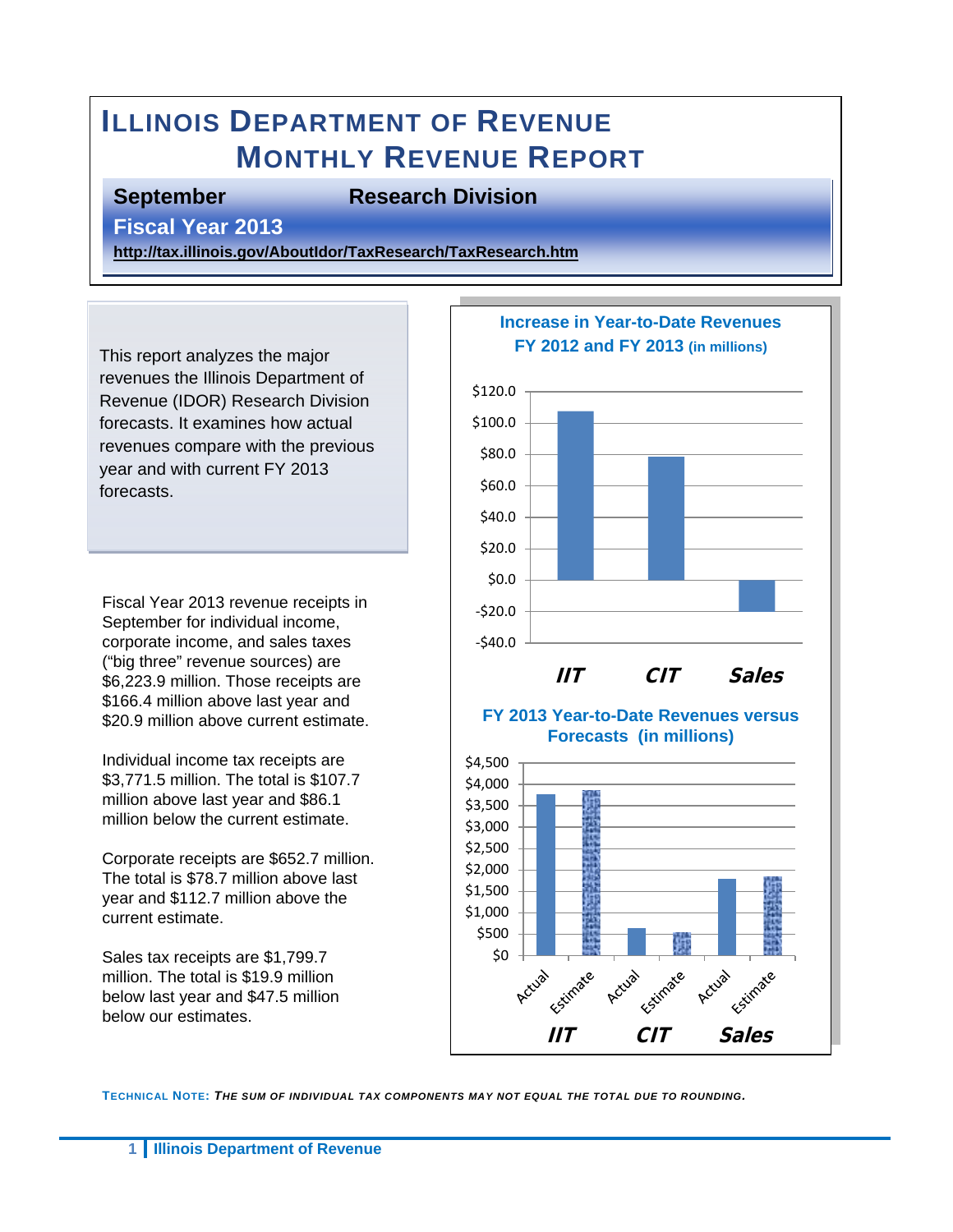## **FEATURE**

For many years, the research monthly report has been circulated within the department. Toward the end of Fiscal Year (FY) 2011 we made the decision to make the report public in order to share our insight on how the economy and/or various policy and administrative issues were impacting the state's major tax revenue streams. Our policy was, and continues to be, comparing our monthly revenue estimates with actual receipts as well as receipts for the same period a year earlier.

The forecasts that we compare to actual receipts are those forecasts initially developed internally that are then vetted and approved by the Governor's Council of Economic Advisors (CEA). In some instances, the forecasts approved by the CEA may deviate from those eventually adopted the legislature and signed into law by the Governor.

In comparing our forecasts with estimates adopted in the Fiscal Year 2013 budget, we find a difference of \$146.3 million in gross individual income tax, \$16 million in utility taxes, and \$8 million in franchise tax and fees deposited in the general fund. For these three sources, the Department's forecast is less pessimistic than those contained in the operating budget as signed into law. These deviations total \$172.3 million.

In addition, we have adjusted the Cigarette Tax and the Other Tobacco Products (OTP) tax forecast for FY 2013 because of legislation passed by the General Assembly and signed into law by the governor which took effect on June 24, 2012. This legislation increased the Cigarette Tax from \$0.98 to \$1.98 per pack, increased the OTP tax rate from 18 percent to 36 percent, and made several definitional changes to components that had previously been considered OTPs.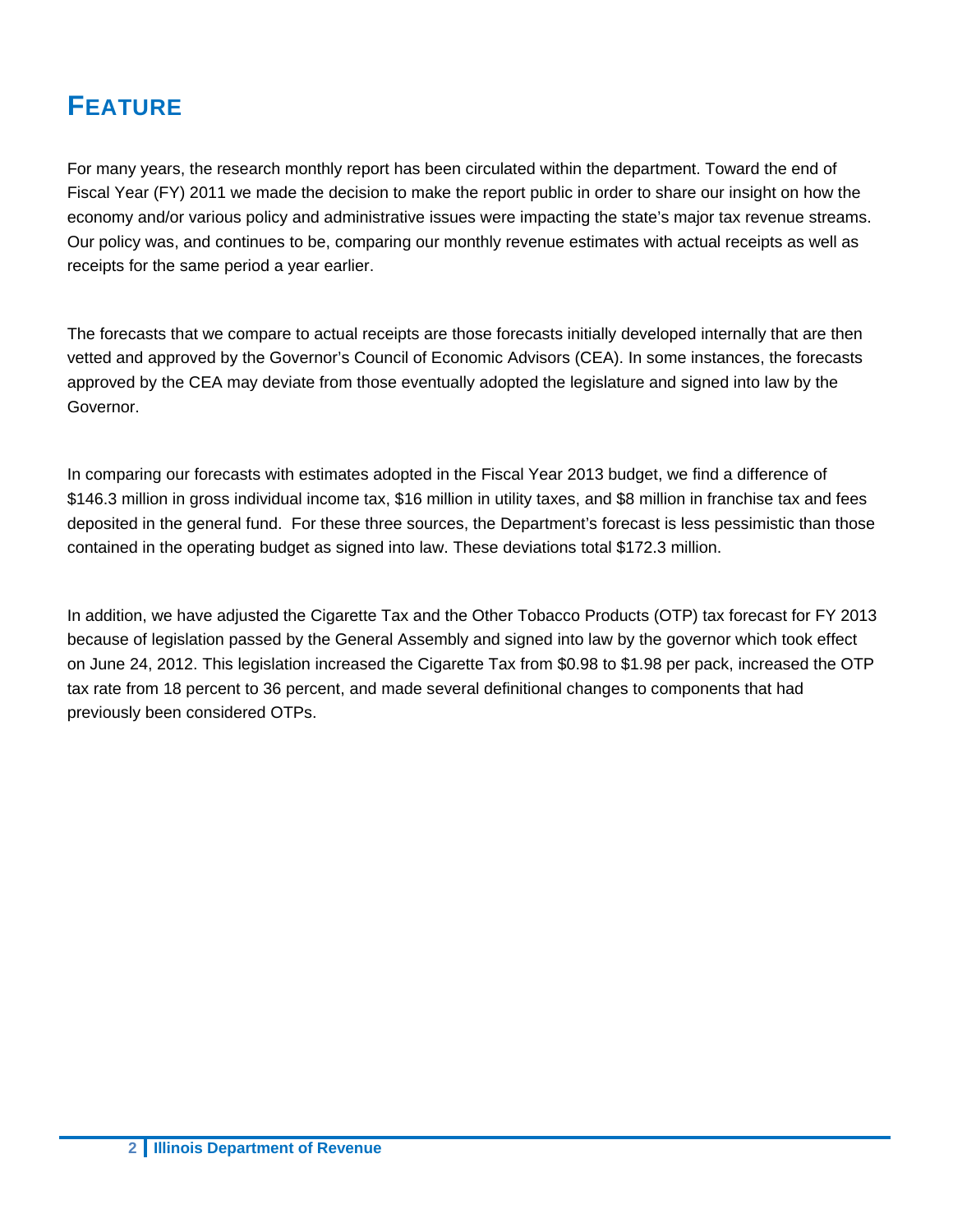#### **Individual Income Tax (IIT)**

Receipts for the first quarter are up over the same period last year. However, they are falling somewhat short of forecast. In spite of this first quarter shortfall, for reasons outlined below we feel confident that we will meet the forecast, barring any dramatic change in economic conditions.

|               | Year-to-Date (\$ millions) |               |              |
|---------------|----------------------------|---------------|--------------|
| <b>Actual</b> | <b>Forecast</b>            | \$ Difference | % Difference |
| \$3,771.5     | \$3,857.6                  | $-$ \$86.1    | $-2.2%$      |
| FY 2012       | FY 2013                    | \$ Difference | % Difference |
| \$3,663.8     | \$3,771.5                  | \$107.7       | 2.9%         |

#### **Withholding receipts:** September's WIT receipts

came in 5.2 percent below estimate. This significant deviation is explained by a couple of factors. First, September of FY2013 had one collection day fewer than September of fiscal year 2012. In addition, there was a significant amount of in-transit money which will be accounted for in October. Year-to-date growth is -1.8 percent. If we adjust September withholding receipts to account for the above mentioned two factors, the yearto-date growth would be 0.7 percent, slightly above forecast. We expect that the shortfall experienced in September will be made up in October. All in all, year-to-date withholdings payments are 1.3 percent above FY2012 receipts.

The reader should be aware that risks to the forecast have been increasing due to the uncertainty about federal fiscal policy. If the payroll tax cut is not extended, the effect on employment – and hence on withholdings - will be detrimental. This scenario remains very plausible. A "fiscal cliff" scenario would likely have an even worse effect on employment and consequently on IIT revenue. If the later is indeed the case, our FY2013 IIT forecast would decline by close to 1 percentage point.

**Non-Withholding receipts:** September's receipts came in \$57.3 million or 13.1 percent below the forecast. Year-to-date receipts are 5.3 percent below forecast but 15.4 percent over last fiscal year. It should be noted that, on average, first quarter receipts represent less than 18 percent of all non-withholdings payment. Almost three quarters of total non-withholdings are received in the second part of the fiscal year. In addition, final and estimated payments are by far the most volatile components of IIT revenue. For these two reasons, too much weight should not be given to this current underperformance.

| <b>Components Year-to-Date (\$ millions)</b> |               |                 |               |              |  |
|----------------------------------------------|---------------|-----------------|---------------|--------------|--|
|                                              | <b>Actual</b> | <b>Forecast</b> | \$ Difference | % Difference |  |
| Withholding                                  | \$3,272.5     | \$3,330.9       | $-$58.3$      | $-1.8%$      |  |
| Estimated and final                          | \$499.0       | \$526.8         | $-$ \$27.8    | $-5.3%$      |  |
| Total                                        | \$3,771.5     | \$3,857.6       | $-$ \$86.1    | $-2.2%$      |  |

*Withholding and estimated and final payments are derived from IDOR collection data and in-transit fund data. Totals may not equal individual components due to rounding.*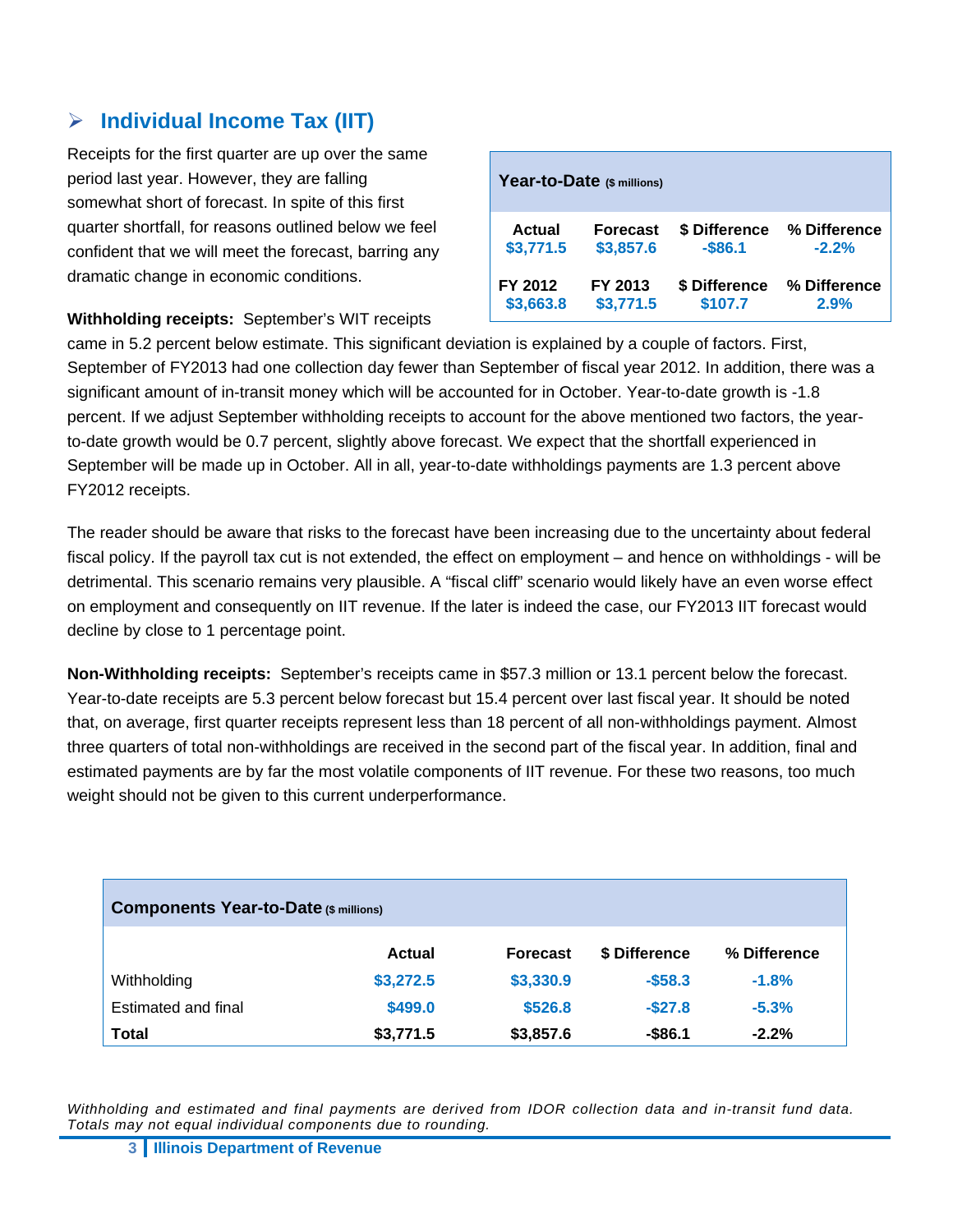#### **Corporate Income Tax (CIT)**

Receipts for the first quarter were \$652.7 million, 20.9 percent above forecast. Receipts have exceeded forecast for the last two estimated payments paid by calendar-year filers, and for the last four months in a row, as shown in the table below:

| Year-to-Date Comparison (\$ millions)                                                       |                            |                          |                      |  |  |  |
|---------------------------------------------------------------------------------------------|----------------------------|--------------------------|----------------------|--|--|--|
| Actual<br>\$652.7                                                                           | <b>Estimate</b><br>\$540.0 | \$ Difference<br>\$112.7 | % Difference<br>20.9 |  |  |  |
| \$ Difference<br>% Difference<br>FY 2012<br>FY 2013<br>\$78.7<br>\$652.7<br>\$574.0<br>13.7 |                            |                          |                      |  |  |  |

| <b>Month</b>                                       | <b>Fiscal</b><br>Year | <b>Forecast</b><br>(\$ millions) | Actual,<br>(\$ millions) | Difference,<br>(\$ millions) |
|----------------------------------------------------|-----------------------|----------------------------------|--------------------------|------------------------------|
| June                                               | 12                    | \$381.2                          | \$484.8                  | \$103.6                      |
| July                                               | 13                    | 67.9                             | 86.8                     | 18.9                         |
| August                                             | 13                    | 35.2                             | 67.8                     | 32.6                         |
| <b>September</b>                                   | 13                    | 436.9                            | 498.1                    | 61.2                         |
| Estimated Payment for Calendar Year filers in bold |                       |                                  |                          |                              |

The Bureau of Economic Analysis has recently revised historical domestic corporate profits data, the main economic driver used in our forecasting model, necessitating another look at our original forecast for FY2013.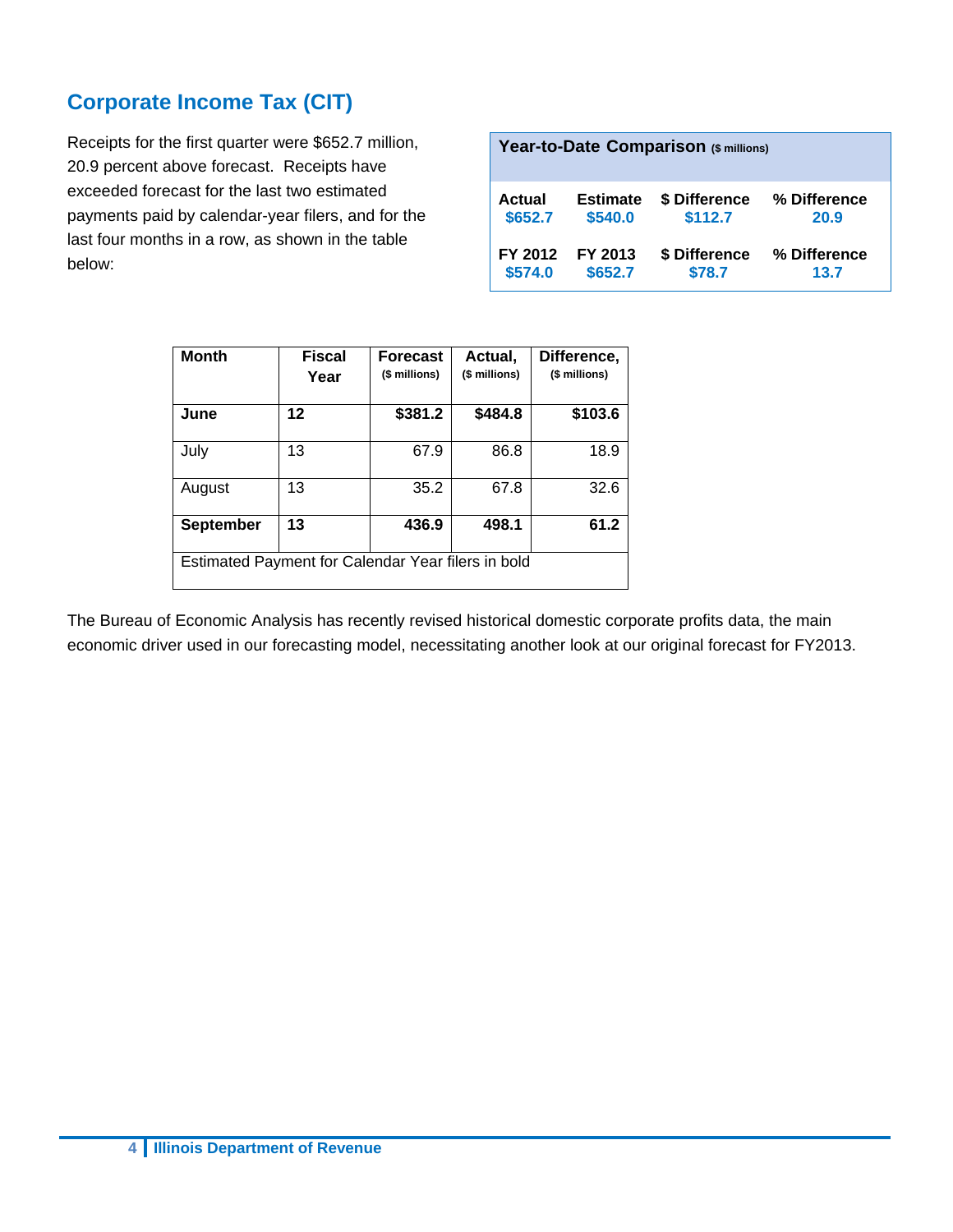#### **Sales & Use Tax**

Based on officially reported numbers, state sales and use tax receipts for the first quarter of fiscal year 2013 were 1.1 percent below the first quarter in fiscal year 2012 and 2.6 percent below forecast year-to-date. Things are not quite as bad as they appear, however. An accounting change artificially reduced receipts deposited into the relevant state funds during the first quarter of fiscal 2013 by approximately \$30 million. This

| Year-to-Date Comparison (\$ millions) |                 |               |              |  |  |
|---------------------------------------|-----------------|---------------|--------------|--|--|
| Actual                                | <b>Forecast</b> | \$ Difference | % Difference |  |  |
| \$1,799.7                             | \$1,847.2       | $-$47.5$      | $-2.6%$      |  |  |
| FY 2012                               | FY 2013         | \$ Difference | % Difference |  |  |
| \$1,819.7                             | \$1,799.7       | $-$19.9$      | $-1.1%$      |  |  |

money will instead be receipted in the second quarter. If we adjust the officially reported numbers to reflect this accounting change, first quarter receipts would have been 0.6 percent (\$10.5 million) above the first quarter of fiscal year 2012 and just 0.9 percent (\$17.1 million) below forecast year-to-date. In other words, sufficiently close to forecast to be "on target" year-to-date.

That said, there are reasons to be concerned as we move into the second quarter. First, the so-called "fiscal cliff" (discussed in our July report) still looms on the horizon. Second, it is widely believed that even if the fiscal cliff is averted, the payroll tax cut in effect since 2011 will not be extended in 2013 regardless of who wins in the presidential race. Not extending the payroll tax cut will have a negative impact on receipts because it will reduce disposable income (*i.e.,* income after taxes) available for consumption—the average American family will lose about \$1,000 in annual income under the higher tax rate—and will certainly hurt consumer confidence. In short, consumers will have less to spend and will feel less like spending what they have. This could undermine the already weak receipts growth observed so far.

| Year-to-Date Comparison (\$ millions)                                        |           |           |               |              |  |  |
|------------------------------------------------------------------------------|-----------|-----------|---------------|--------------|--|--|
|                                                                              | FY 2012   | FY 2013   | \$ Difference | % Difference |  |  |
| <b>Vehicles</b>                                                              | \$249.9   | \$265.1   | \$15.2        | 6.1%         |  |  |
| Motor fuel*                                                                  | \$207.6   | \$194.5   | $-$13.1$      | $-6.3%$      |  |  |
| All else                                                                     | \$1,362.2 | \$1,340.1 | $-$ \$22.1    | $-1.6%$      |  |  |
|                                                                              | \$1,819.7 | \$1,799.7 | $-$19.9$      | $-1.1%$      |  |  |
| *Estimated, IDOR does not have actual data on sales/use tax from motor fuel. |           |           |               |              |  |  |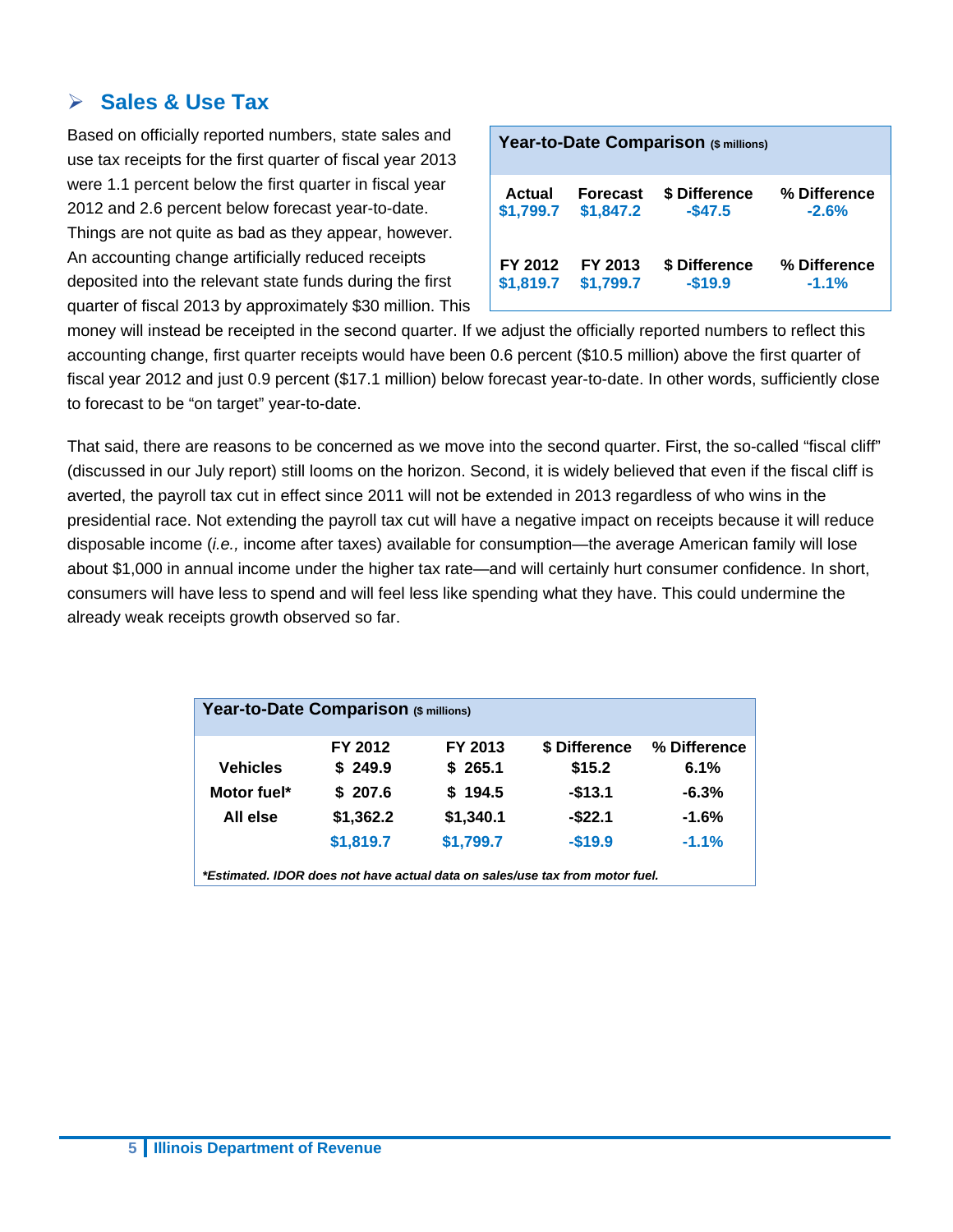#### **Public Utilities Taxes**

**Telecommunications** – First quarter receipts came in below last year and slightly below forecast.

**Electricity –** First quarter receipts were 1.8 percent above forecast.

**Natural Gas –** September receipts were \$1.3 million, below the forecast of \$4.2 million for the month. Year-todate natural gas is \$8.6 million

|                           | Actual  | <b>Forecast</b> | \$ Difference | % Difference |
|---------------------------|---------|-----------------|---------------|--------------|
| <b>Telecommunications</b> | \$125.0 | \$128.9         | $-$3.8$       | $-3.0\%$     |
| <b>Electricity</b>        | \$112.5 | \$110.5         | \$2.0         | 1.8%         |
| <b>Natural gas</b>        | \$8.1   | \$16.7          | $-$8.6$       | $-51.7%$     |
|                           | FY 2012 | FY 2013         | \$ Difference | % Difference |
| <b>Telecommunications</b> | \$135.2 | \$125.0         | $-$10.2$      | $-7.5%$      |
| <b>Electricity</b>        | \$115.0 | \$112.5         | $-$2.5$       | $-2.2%$      |
|                           |         |                 |               |              |

below forecast. Almost half of the deviation from the year-to-date forecast can be explained by two factors. First, several large taxpayers have been using built-up credits in lieu of making payments. In September, the use of credits accounted for approximately \$1.6 million in lower revenue. Second, the final accelerated payment for the month of September was deposited in October, moving that revenue to a different month. These accelerated payments total \$1.8 million in lower revenue.

#### **Cigarette Taxes**

As expected, first quarter receipts were lower than forecast due to distributor stamp hoarding. Based on our recent experience of hoarding when we raised the liquor tax, we expect the hoarding effect to fade next month and for receipts to

| Year-to-Date (\$ millions)        |                              |                                      | *Includes general revenue funds         |                                      |
|-----------------------------------|------------------------------|--------------------------------------|-----------------------------------------|--------------------------------------|
| All Funds<br>General Revenue Fund | Actual<br>\$143.1<br>\$67.0  | <b>Forecast</b><br>\$213.0<br>\$88.8 | \$ Difference<br>$-$ \$69.9<br>$-$21.8$ | % Difference<br>$-32.8%$<br>$-24.5%$ |
| All Funds<br>General Revenue Fund | FY 2012<br>\$125.8<br>\$88.3 | FY 2013<br>\$143.1<br>\$67.0         | \$ Difference<br>\$17.3<br>$-$21.3$     | % Difference<br>13.8%<br>$-24.1%$    |

improve and track with our pre-hoarding estimate.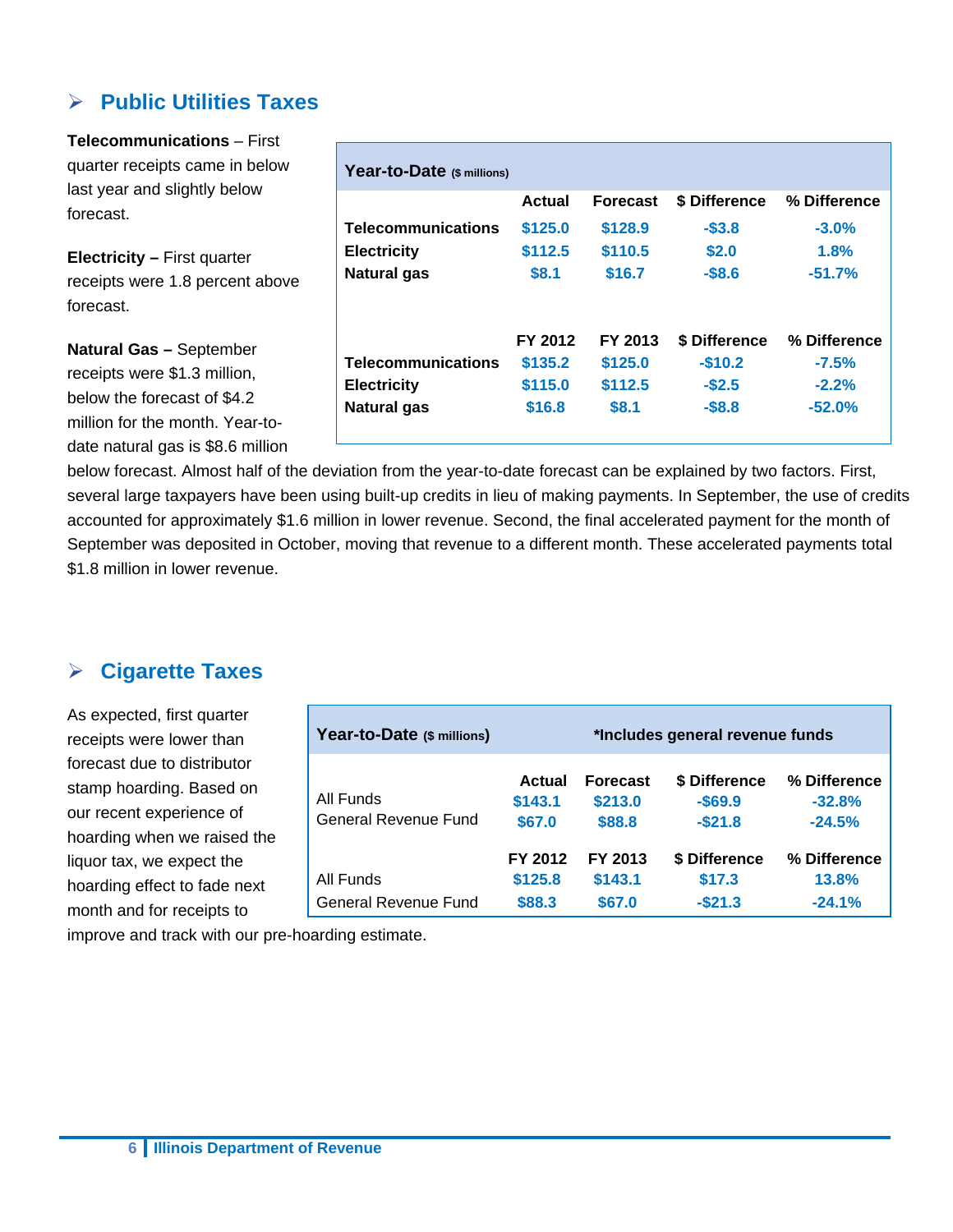#### **Tobacco Products Tax**

Fiscal year 2013 first quarter receipts are running slightly ahead of forecast.

#### **Estate Tax**

First quarter receipts are ahead of forecast because of changes in the reporting of receipts from counties to the Illinois State Treasurer.

| Year-to-Date (\$ millions) |                 |               |              |  |  |
|----------------------------|-----------------|---------------|--------------|--|--|
| Actual                     | <b>Forecast</b> | \$ Difference | % Difference |  |  |
| \$11.7                     | \$11.0          | \$0.7         | 6.4%         |  |  |
| FY 2012                    | FY 2013         | \$ Difference | % Difference |  |  |
| \$7.7                      | \$11.7          | \$4.0         | 51.9%        |  |  |

| Year-to-Date (\$ millions) |                 |               |              |  |  |  |
|----------------------------|-----------------|---------------|--------------|--|--|--|
| Actual                     | <b>Forecast</b> | \$ Difference | % Difference |  |  |  |
| \$94.0                     | \$60.6          | \$33.4        | 55.1%        |  |  |  |
| FY 2012                    | FY 2013         | \$ Difference | % Difference |  |  |  |
| \$4.1                      | \$94.0          | \$89.9        | 2192.7%      |  |  |  |

#### **Liquor Tax**

Receipts for the first quarter of fiscal year 2013 were 0.6 percent below the first quarter last year and about 1.0 percent above forecast year-to-date.

| Year-to-Date (\$ millions)<br>*Includes general revenue funds |                   |                           |                        |                      |
|---------------------------------------------------------------|-------------------|---------------------------|------------------------|----------------------|
| All Funds                                                     | Actual<br>\$73.5  | <b>Forecast</b><br>\$72.8 | \$ Difference<br>\$0.8 | % Difference<br>1.1% |
| General Revenue Fund                                          | \$43.3            | \$42.9                    | \$0.4                  | 0.9%                 |
| All Funds*                                                    | FY 2012<br>\$73.1 | FY 2013<br>\$73.5         | \$ Difference<br>\$0.5 | % Difference<br>0.6% |
| General Revenue Fund                                          | \$43.0            | \$43.3                    | \$0.3                  | 0.6%                 |

#### **Hotel Operator's Occupation Tax (HOOT)**

First quarter receipts are running slightly ahead of forecast.

In early October, Vail Brown of STR Global predicted that hotel demand would increase nationally by a modest 2 percent for the rest of calendar year 2012.

| Year-to-Date (\$ millions)         |                            |                                     | *Includes general revenue funds   |                                     |
|------------------------------------|----------------------------|-------------------------------------|-----------------------------------|-------------------------------------|
| All Funds*<br>General Revenue Fund | Actual<br>\$65.5<br>\$10.3 | <b>Forecast</b><br>\$65.1<br>\$11.6 | \$ Difference<br>\$0.4<br>$-$1.3$ | % Difference<br>$0.6\%$<br>$-11.2%$ |
|                                    | FY 2012                    | FY 2013                             | \$ Difference                     | % Difference                        |
| All Funds*                         | \$65.7                     | \$65.5                              | $-$0.2$                           | $-0.3%$                             |
| <b>General Revenue Fund</b>        | \$11.1                     | \$10.3                              | $-$0.8$                           | $-7.2%$                             |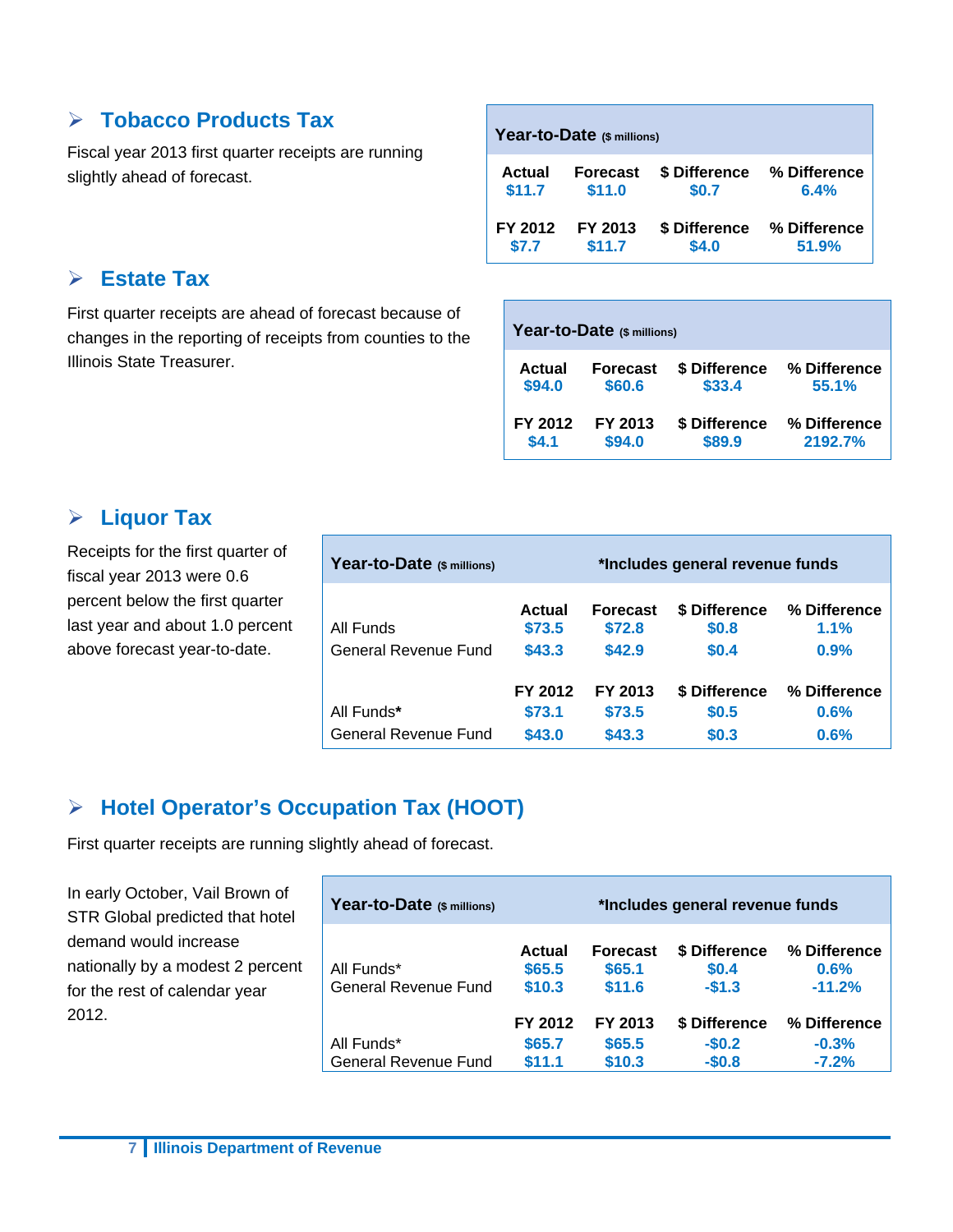#### **Motor Fuel Taxes**

| <b>IFTA</b><br>Year-to-Date (\$ millions) |                 |               |              | <b>Regular MFT</b><br>Year-to-Date (\$ millions) |                 |               |              |  |  |
|-------------------------------------------|-----------------|---------------|--------------|--------------------------------------------------|-----------------|---------------|--------------|--|--|
| <b>Actual</b>                             | <b>Forecast</b> | \$ Difference | % Difference | Actual                                           | <b>Forecast</b> | \$ Difference | % Difference |  |  |
| \$19.3                                    | \$20.5          | $-51.2$       | $-6.1%$      | \$292.8                                          | \$301.1         | $-$8.3$       | $-2.8%$      |  |  |
| FY 2012                                   | FY 2013         | \$ Difference | % Difference | FY 2012                                          | FY 2013         | \$ Difference | % Difference |  |  |
| \$20.0                                    | \$19.3          | $-$0.7$       | $-3.5%$      | \$293.2                                          | \$292.8         | $-$0.4$       | $-0.1%$      |  |  |

| Year-to-Date (\$ millions) |                 | UST           |              |  |  |  |  |  |
|----------------------------|-----------------|---------------|--------------|--|--|--|--|--|
| Actual                     | <b>Forecast</b> | \$ Difference | % Difference |  |  |  |  |  |
| \$17.5                     | \$18.1          | $-$0.7$       | $-3.7%$      |  |  |  |  |  |
| FY 2012                    | FY 2013         | \$ Difference | % Difference |  |  |  |  |  |
| \$17.6                     | \$17.5          | $-$0.2$       | $-1.1%$      |  |  |  |  |  |

Combined motor fuel tax receipts (regular MFT, IFTA, and UST) for the first quarter of fiscal year 2013 were 0.4 percent (\$1.3 million) below the same period last year and 3.0 percent (\$10.2 million) below forecast year-todate.

#### **Real Estate Transfer Tax (RETT)**

First quarter receipts are on track with the forecast.

RealtyTrac reported that third quarter calendar year 2012 foreclosure activity dropped nationally 13 percent from third quarter 2011 to a five year low. As a judicial foreclosure state, Illinois continues to buck the national trend with third quarter calendar year 2012 foreclosure activity up 31 percent over 2011. This increase casts a

| Year-to-Date (\$ millions) |                 |               |              |  |  |  |  |  |  |  |
|----------------------------|-----------------|---------------|--------------|--|--|--|--|--|--|--|
| Actual                     | <b>Forecast</b> | \$ Difference | % Difference |  |  |  |  |  |  |  |
| \$13.4                     | \$13.4          | \$0.0         | $0.0\%$      |  |  |  |  |  |  |  |
| FY 2012                    | FY 2013         | \$ Difference | % Difference |  |  |  |  |  |  |  |
| \$11.8                     | \$13.4          | \$1.6         | 13.6%        |  |  |  |  |  |  |  |

pall over the state's hope for a strong recovery in the real estate market.

| Illinois Department of Revenue, Research Division             |                           |                                              |                                                     |  |  |  |  |  |  |  |
|---------------------------------------------------------------|---------------------------|----------------------------------------------|-----------------------------------------------------|--|--|--|--|--|--|--|
| Director of Research: Natalie Davila                          | <b>Research Analysts:</b> | Andy Chupick<br>Patrick Heath<br>John Horbas | Joanna Koh<br>Michael Pijan<br><b>Hector Vielma</b> |  |  |  |  |  |  |  |
| http://tax.illinois.gov/AboutIdor/TaxResearch/TaxResearch.htm |                           |                                              |                                                     |  |  |  |  |  |  |  |

**8 Illinois Department of Revenue**